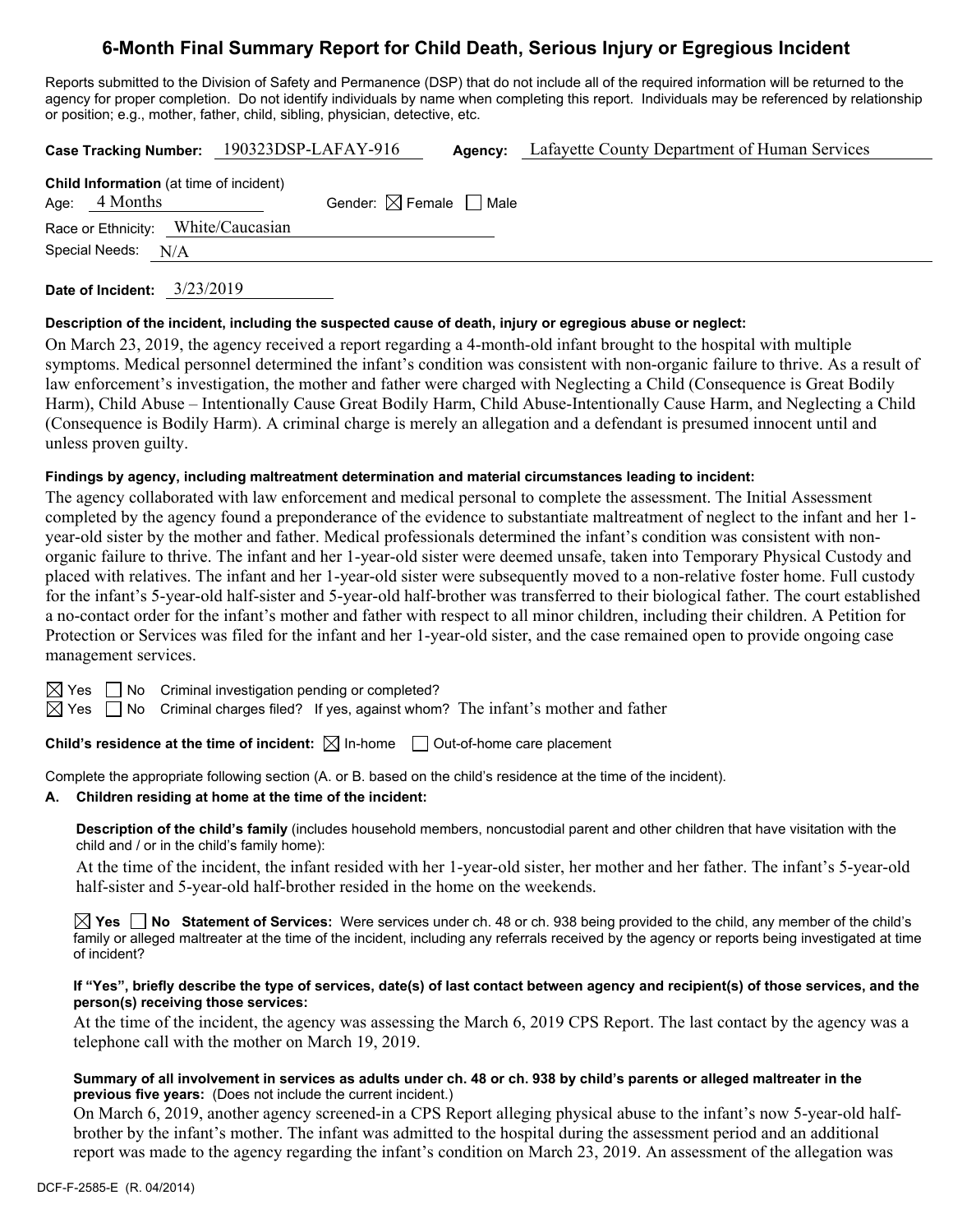completed by the agency and the initial allegation of physical abuse to the infant's now 5-year-old half-brother was unsubstantiated.

On December 5, 2018, another agency screened-in a Services Report. The family was referred to parenting support services.

On December 9, 2014, another agency screened-in a CPS Report alleging neglect to the infant's now 5-year-old half-sister and now 5-year-old half-brother by the infant's mother and her ex-husband. An assessment was completed by the agency and the allegations of neglect were substantiated. A Petition for Protection or Services was filed on December 29, 2014, and the case remained open to provide ongoing case management services.

#### **Summary of actions taken by the agency under ch. 48, including any investigation of a report or referrals to services involving the child, any member of the child's family living in this household and the child's parents and alleged maltreater.** (Does not include the current incident.)

(Note: Screened out reports listed in this section may include only the date of the report, screening decision, and if a referral to services occurred at Access. Reports that do not constitute a reasonable suspicion of maltreatment or a reason to believe that the child is threatened with harm are not required to be screened in for an Initial Assessment, and no further action is required by the agency.)

On February 26, 2019, the agency screened-out a CPS Report.

## **Summary of any investigation involving the child, any member of the child's family and alleged maltreater conducted under ch. 48 and any services provided to the child and child's family since the date of the incident:**

The agency collaborated with law enforcement and medical personal to complete the assessment. The Initial Assessment completed by the agency found a preponderance of the evidence to substantiate maltreatment of neglect to the infant and her 1-year-old sister by the mother and father. Medical professionals determined the infant's condition was consistent with non-organic failure to thrive. The infant and her 1-year-old sister were deemed unsafe, taken into Temporary Physical Custody and placed with relatives. The infant and her 1-year-old sister were subsequently moved to a non-relative foster home. Full custody for the infant's 5-year-old half-sister and 5-year-old half-brother was transferred to their biological father. The court established a no-contact order for the infant's mother and father with respect to all minor children, including their children. A Petition for Protection or Services was filed for the infant and her 1-year-old sister, and the case remained open to provide ongoing case management services.

# **B. Children residing in out-of-home care (OHC) placement at time of incident:**

## **Description of the OHC placement and basis for decision to place child there:**  N/A

**Description of all other persons residing in the OHC placement home:**  N/A

**Licensing history:** Including type of license, duration of license, summary of any violations by licensee or an employee of licensee or other actions that constitute a substantial failure to protect and promote the welfare of the child. N/A

# **Summary of any actions taken by agency in response to the incident:** (Check all that apply.)

| $\boxtimes$                              | Screening of Access report                           | Attempted or successful reunification             |
|------------------------------------------|------------------------------------------------------|---------------------------------------------------|
| $\mathop{\boxtimes\overline{\boxtimes}}$ | Protective plan implemented                          | Referral to services                              |
|                                          | Initial assessment conducted                         | Transportation assistance                         |
|                                          | Safety plan implemented                              | Collaboration with law enforcement                |
| N<br>M                                   | Temporary physical custody of child                  | Collaboration with medical professionals          |
|                                          | Petitioned for court order / CHIPS (child in need of | Supervised visitation                             |
|                                          | protection or services)                              | Case remains open for services                    |
|                                          | Placement into foster home                           | Case closed by agency                             |
| $\boxtimes \overline{\boxtimes}$         | <b>Placement with relatives</b>                      | Initiated efforts to address or enhance community |
| 岗                                        | Ongoing Services case management                     | collaboration on CA/N cases                       |
|                                          |                                                      | Other (describe):                                 |
|                                          |                                                      |                                                   |

# **FOR DSP COMPLETION IF RECORD OR ON-SITE REVIEW WAS UNDERTAKEN:**

**Summary of policy or practice changes to address issues identified based on the record or on-site review of the incident:**  Under the Child Welfare Disclosure Act (Section 48.981(7)(cr), Stats.), the Department of Children and Families' (DCF) Division of Safety and Permanence (DSP) completes an initial review of the agency's practice for each case reported under the